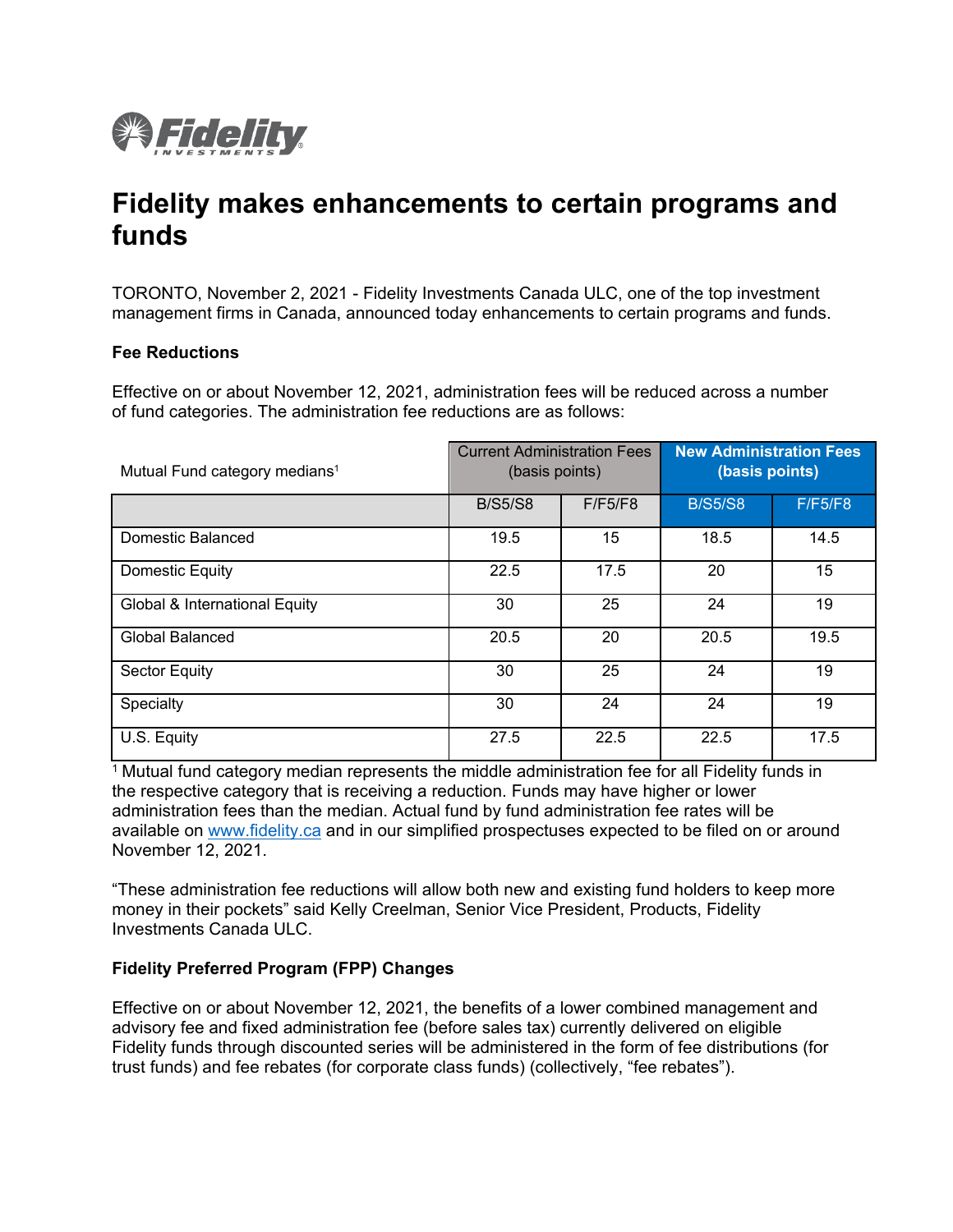The change to a fee rebate model will increase transparency and enhance the investor experience while reducing paper burden. No action is required by investors for this change. All other existing features of FPP will be maintained. In addition, the pricing benefits will be extended to Fidelity's 8% Tax-Smart CashFlow Series on eligible funds to give investors more ways to manage their cash flows while allowing them to take advantage of FPP.

# **Deferred Sales Charges**

Following the decision from the Canadian Securities Administrators (including the Ontario Securities Commission) to ban deferred sales charges (DSC) on mutual funds across Canada on June 1, 2022, Fidelity will no longer offer purchases into DSC series, including Low Load and Low Load 2 purchase options, after the close of business on May 31, 2022. As per regulations, DSC redemption schedules for sales made prior to June 1, 2022 will be allowed to run their course.

#### **Risk Rating Changes**

| ∣ Fundl                                        | <b>Current</b><br><b>Risk Rating</b> | <b>New</b><br><b>Risk Rating</b> |
|------------------------------------------------|--------------------------------------|----------------------------------|
| Fidelity ClearPath <sup>®</sup> 2035 Portfolio | <b>Medium</b>                        | <b>Low to Medium</b>             |
| <b>Fidelity Income Allocation Fund</b>         | <b>Low to Medium</b>                 | Low                              |
| Fidelity Global Value Long/Short Fund          | <b>Medium</b>                        | High                             |

Effective on or about November 12, 2021, the following risk ratings will be changed:

These risk rating updates are a part of our regular review of our product line up.

For more information on Fidelity Mutual Funds, visit [www.fidelity.ca.](http://www.fidelity.ca/)

#### **About Fidelity Investments Canada ULC**

At Fidelity, our mission is to build a better future for Canadian investors and help them stay ahead. We offer investors and institutions a range of innovative and trusted investment portfolios to help them reach their financial and life goals.

As a privately-owned company, our people and world class resources are committed to doing what is right for investors and their long-term success. Our clients have entrusted us with \$204 billion in assets under management (as at October 27, 2021) and they include individuals, financial advisors, pension plans, endowments, foundations and more.

We are proud to provide investors a full range of investment solutions through mutual funds and exchange-traded funds, including domestic, international and global equity, income-oriented strategies, asset allocation solutions, managed portfolios, sustainable investing and our high net worth program. Fidelity Funds are available through a number of advice-based distribution channels including financial planners, investment dealers, banks, and insurance companies.

Commissions, trailing commissions, management fees, brokerage fees and expenses may be associated with investments in mutual funds and ETFs. Please read the mutual fund's or ETF's prospectus, which contains detailed investment information, before investing. Mutual funds and